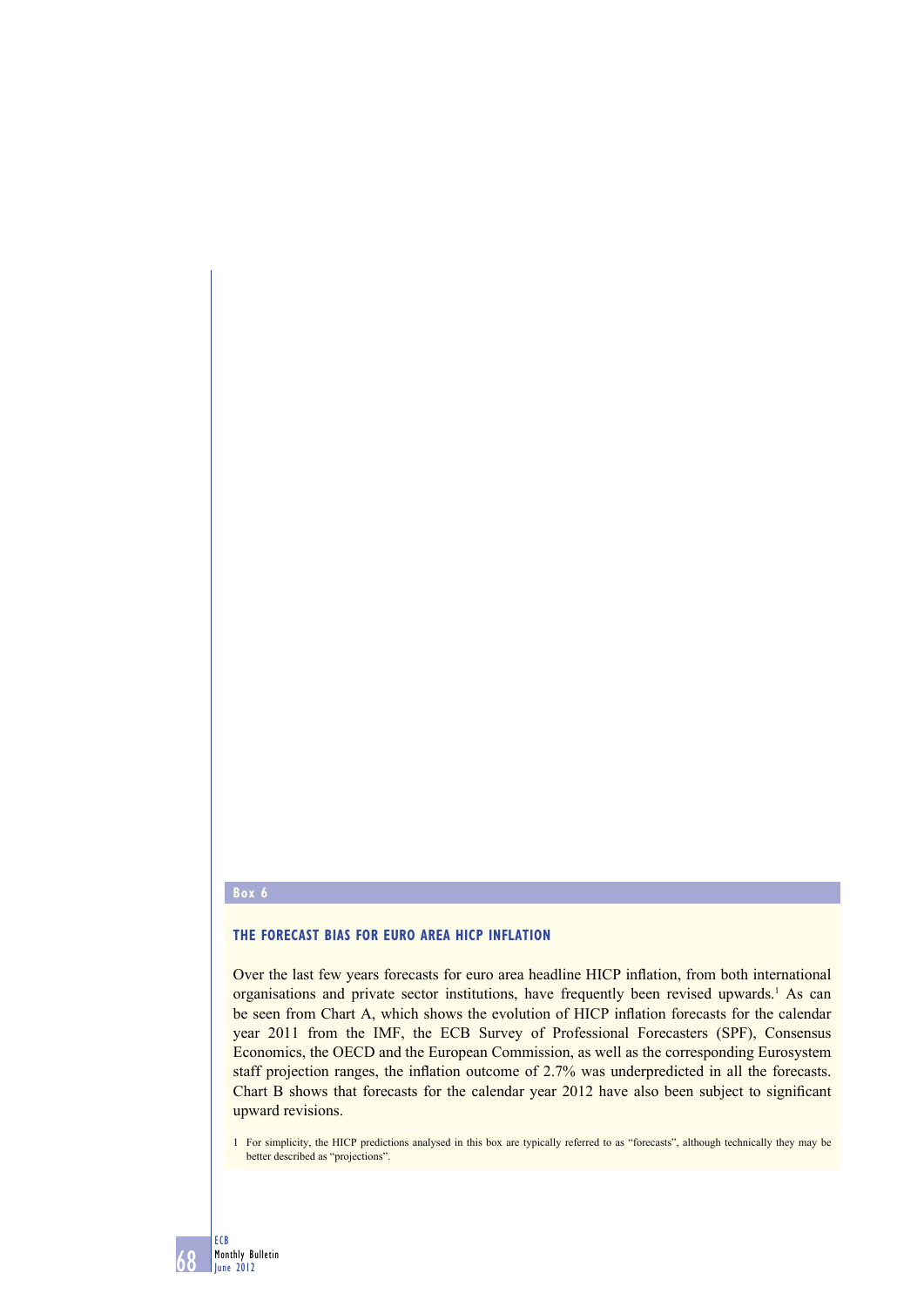Prices and costs

#### **Chart A Evolution of official forecasts for average annual euro area HICP inflation in 2011**





European Commission. Note: The x-axis refers to the date when the respective forecasts were finalised.

Taking a longer-term perspective, this box shows that official forecasts have tended to systematically underpredict euro area headline HICP inflation and discusses the sources of this bias.

# **Bias in HICP inflation forecasts over the period 2002-11**

The following analysis is based on various forecasts for annual euro area headline HICP inflation over the period 2002-11. For each calendar year, four forecast rounds are separately evaluated, namely the spring and autumn rounds of the preceding and current year. For example, for 2011, the spring and autumn forecasts from 2010 and 2011 are considered. The forecast bias is understood as the average difference between the forecast and the final outcome. A systematic underprediction thus results in a negative bias. Chart C presents the bias in the forecasts by the five international organisations and private sector institutions mentioned above. Since the Eurosystem staff macroeconomic projections only provide ranges, the table reports the percentage of the rounds in which actual HICP inflation was either above the upper end or below the lower end of the range.

|                 | HICP inflation outside the Eurosystem staff projection ranges over the period 2002-11       |                     |                     |                     |
|-----------------|---------------------------------------------------------------------------------------------|---------------------|---------------------|---------------------|
|                 | (percentage of the rounds with actual inflation either above or below the published ranges) |                     |                     |                     |
|                 | <b>Next year</b>                                                                            |                     | <b>Current year</b> |                     |
|                 | <b>Spring round</b>                                                                         | <b>Autumn round</b> | <b>Spring round</b> | <b>Autumn round</b> |
| Above the range | 50                                                                                          | 30                  | $\theta$            | $\Omega$            |
|                 |                                                                                             |                     |                     |                     |
| Below the range | 10                                                                                          | 10                  | $\theta$            |                     |

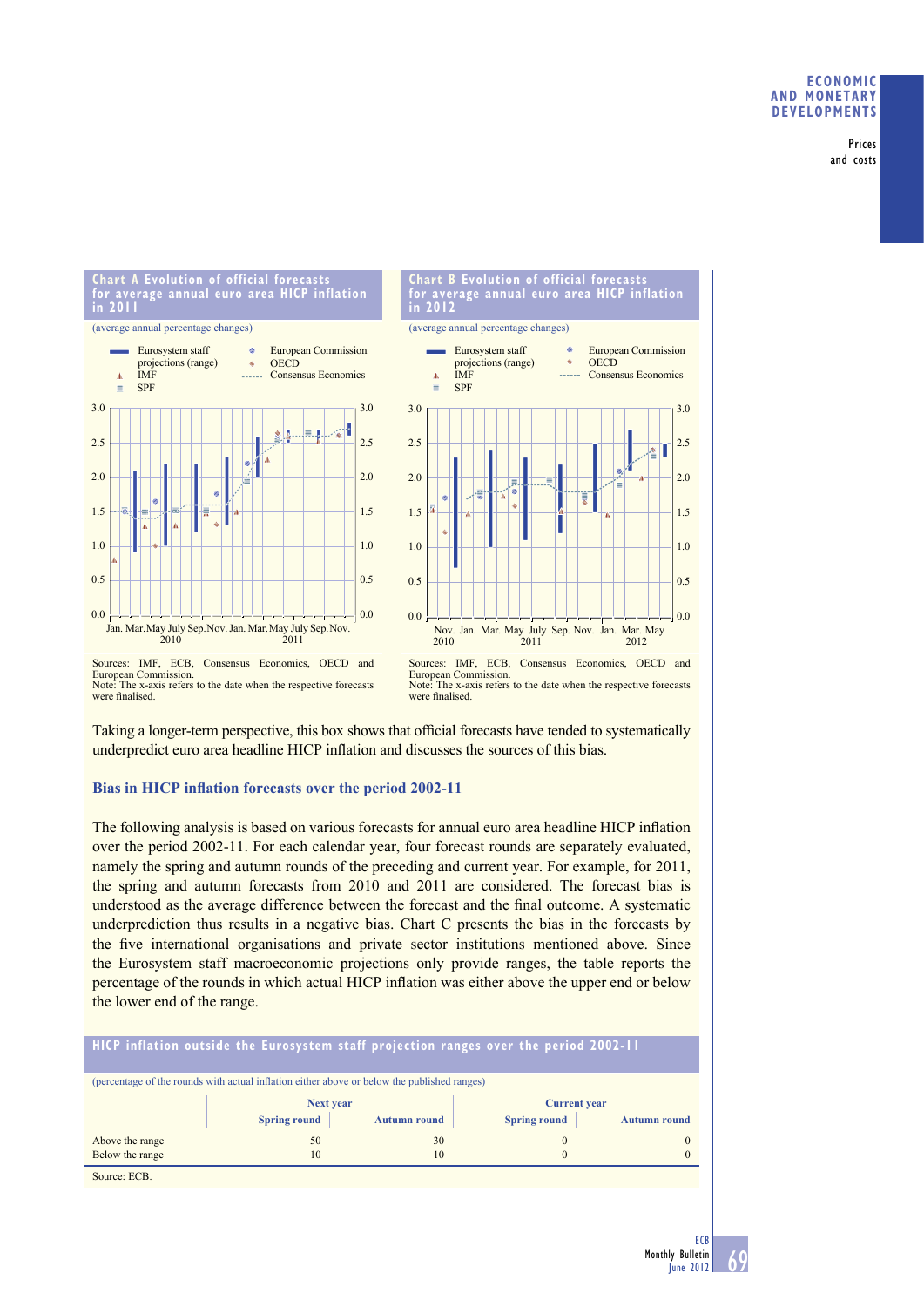Across the forecasts considered, HICP inflation tended to be underpredicted for all forecast horizons. This is especially true for the earliest forecasts in the spring rounds for the next calendar year, i.e. around 20 months before the end of the forecast period. Moving closer towards the end of the forecast period, the bias in all the forecasts decreases in absolute terms, but remains sizeable. The bias is only negligible in the autumn forecasts for the current year, which are based largely on actual data (with only two to four months of HICP data missing to "close" the target period). The means of the inflation expectations collected by Consensus Economics, and in particular of those collected through the SPF<sup>2</sup>, appear to have performed somewhat better in terms of bias than those of international organisations such as the IMF, OECD and European Commission. However, it should be noted that the results are not strictly comparable, as the corresponding forecasts were finalised at different points in time and based on different assumptions.

The usual measure of bias, which is based on point forecasts, cannot be derived for the Eurosystem staff projections. However, the results reported in the table also point to a downward bias: for 50% of the spring forecasts for HICP inflation for the next calendar

#### **Chart C Forecast bias for euro area HICP inflation by various organisations and institutions over the period 2002-11**



Sources: European Commission Economic Forecasts April 2001 to November 2011; IMF World Economic Outlook, April 2001 to September 2011; OECD Economic Outlook, April 2001 to November 2011; Consensus Economics Forecasts, May 2001 to November 2011; the ECB Survey of Professional Forecasters, May 2001 to November 2011.

Notes: The forecast bias is defined as the average difference<br>between the forecast and the final outcome. The forecasts<br>considered are those described in the box entitled "Forecasts by other institutions" in the June and December issues of the Monthly Bulletin (in this box both the outcomes and the forecasts are rounded up to the first decimal point). In the earlier years of the period under review, the forecasts of some institutions referred to the personal consumption deflator or the CPI. The evaluation period corresponds to the outcomes and not to when the forecasts were performed. For example, the bias for the forecasts denoted "next year – spring round" would correspond to the spring 2001 exercise through to the spring 2010 exercise.

year, actual HICP inflation was above the upper limit of the estimated ranges, while for the autumn forecasts for the next year this was true for 30% of the rounds. In both cases, actual inflation was below the lower end of the range in only one out of ten rounds. Notably, however, for all projections for the current year, which also had narrower ranges (from, on average, 1.2 percentage points in the spring forecast for the next year to 0.2 percentage point in the autumn forecasts for the current year), actual inflation was within the range.

#### **Factors behind the forecast bias for HICP inflation**

The period 2002-11 witnessed, on balance, large increases in commodity prices, in particular those for crude oil. In turn, the rising crude oil prices affected consumer prices, impacting significantly on energy prices and, in particular, consumer prices for oil products.<sup>3</sup> Energy

<sup>2</sup> The survey collects information on expectations for euro area inflation, real GDP growth and unemployment, on a quarterly basis, from experts affiliated with financial or non-financial institutions that are based in the EU. Data are available on the ECB's website at http://www.ecb.europa.eu/stats/prices/indic/forecast/html/index.en.html.

<sup>3</sup> See the box entitled "The evolution of consumer prices for oil products in 2011", *Monthly Bulletin*, ECB, January 2012; and the article entitled "The development of prices and costs during the 2008-09 recession", *Monthly Bulletin*, ECB, April 2012.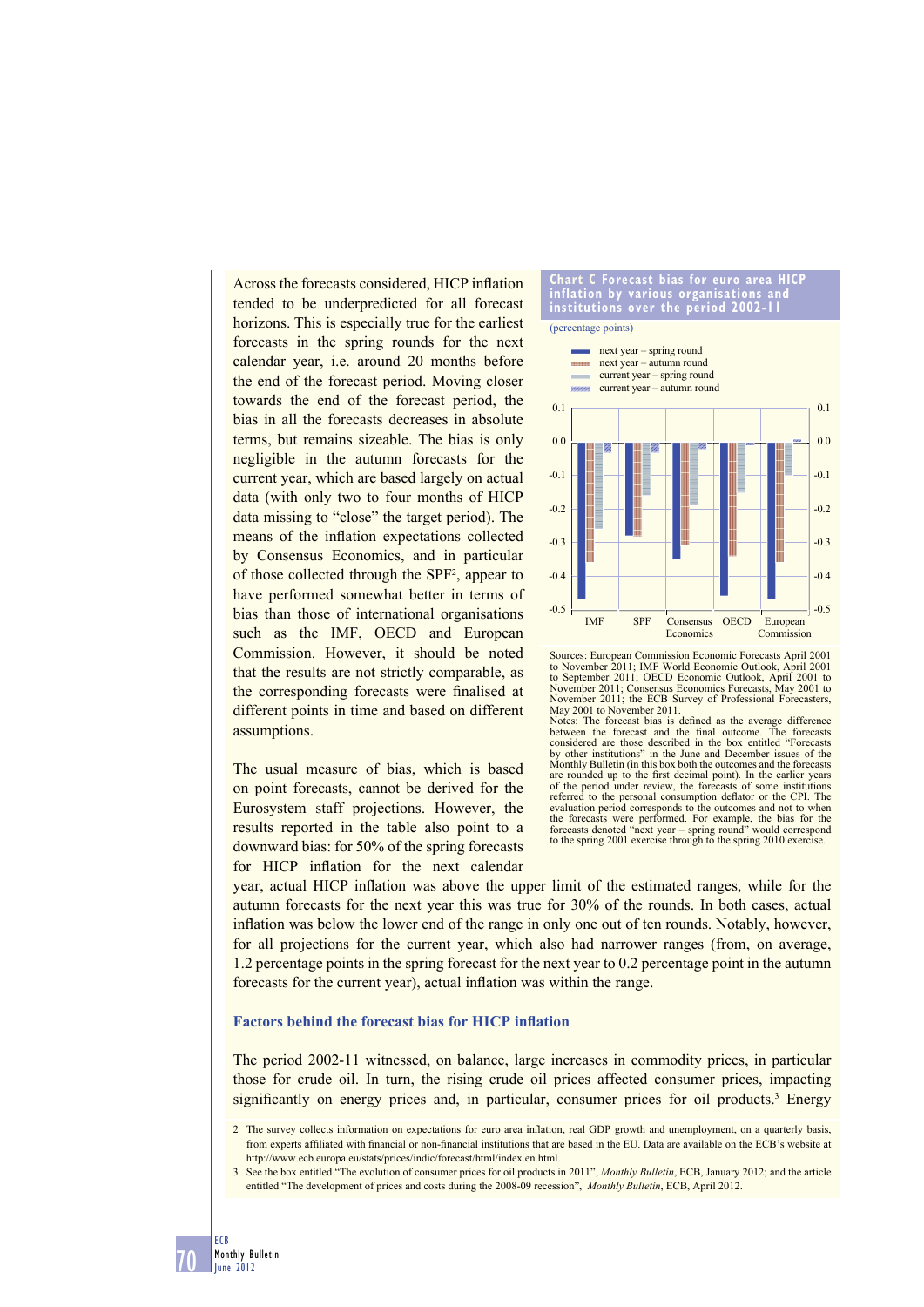Prices and costs

price inflation averaged 4.9% per annum and contributed, on average, 0.45 percentage point to headline inflation over the period 2002-11 (while the average weight of energy prices in the HICP basket was 9.1%). Hence, unexpected increases in crude oil prices may have been an important factor behind the bias in the forecasts for HICP inflation.

Indeed, private and institutional forecasts for consumer prices are often based on the assumption that oil prices will develop according to the path implied by oil futures prices (this is the case for the Eurosystem staff projections, for example), which is usually fairly flat over the forecast horizon. Consequently, in the event of large increases in spot prices, these assumptions can quickly become outdated and a downward bias in the HICP inflation forecasts may arise. Chart D gives an idea of the average deviation of actual oil prices from the technical assumptions



underlying the Eurosystem staff projections during the period under review. More precisely, it shows the average annual percentage deviation of the actual oil price from the assumed oil price, both in US dollar and euro terms. Oil prices for the next year were, on average, significantly higher than assumed, both in the spring and autumn rounds, with actual prices in US dollar terms being 23% and 17% higher respectively. As with the HICP inflation forecasts, the "bias" in the oil price assumptions improves for the current year, with, on average, a 3% deviation in the case of the spring forecasts and only negligible deviations, on average, in the autumn forecasts.

The deviations from the assumptions of the magnitude just described have clearly contributed to the forecast bias for headline HICP inflation. For example, the estimates available in the ECB's 2010 Structural Issues Report, entitled "Energy markets and the euro area macroeconomy", indicate that a 20% increase in crude oil prices, depending on the level of the oil price, has an overall impact of between 0.4 percentage point and 0.8 percentage point on headline HICP inflation through the direct effect that it has on the energy component of the HICP alone.

Another relevant factor behind the biases over the period 2002-11 is unanticipated increases in indirect taxes. Particularly recently, given the need for fiscal consolidation in many euro area countries, there have been several cases of unanticipated increases in indirect taxes, which have subsequently been passed through to consumer prices. A recent assessment of the impact of changes in indirect taxes on HICP inflation over the period 2006-11 shows that they had, on balance, a sizeable upward impact, amounting to  $\frac{1}{4}$  percentage point in 2011, for example.<sup>4</sup> The forecast bias can arise because there is either no or only limited information available on tax changes over the forecast period when forecasts are finalised. As forecasts typically only take into account

4 See the box entitled "The impact of recent changes in indirect taxes on the HICP", *Monthly Bulletin*, ECB, March 2012; and the box entitled "Gauging the impact of indirect taxation on euro area HICP inflation", *Monthly Bulletin*, ECB, March 2011.